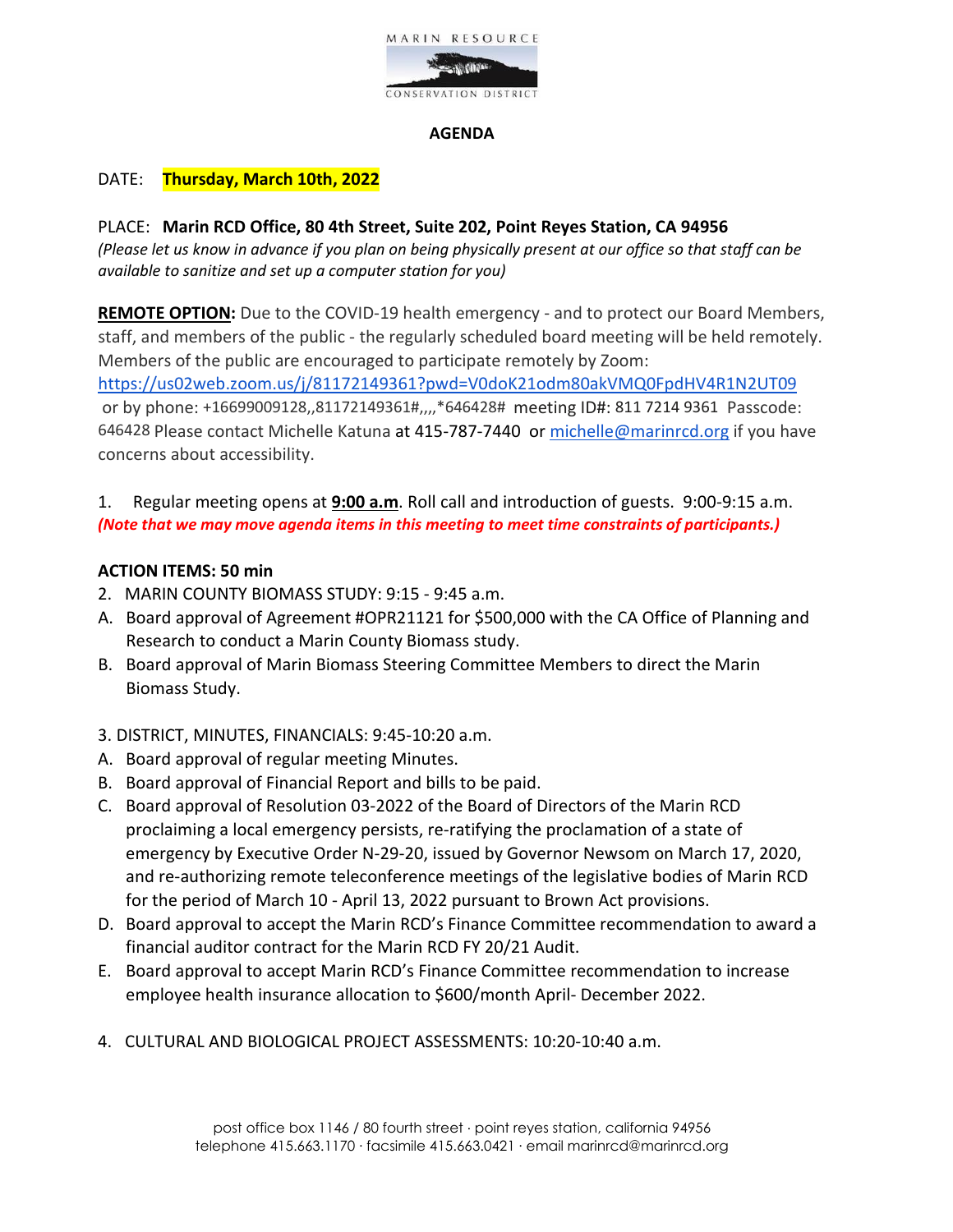- A. Board approval to execute Contract #C03-2022 with Prunuske Chatham Inc. in the amount of \$15,420.00 to provide regulatory compliance, project planning and biological services for 2022 construction projects.
- B. Board approval to award Contract #C04-2022 to a contractor in the amount of \$6,706.00 to complete archaeological review of three (3) 2022 restoration projects.

# **UPDATES: 10:45 a.m.**

• Introduction to Marin Monarch Working Group - Mia Monroe, Golden Gate National Recreation Area

Partner Updates: 5 min each

- **USDA Natural Resources Conservation Service**  Petaluma Field Office Staff
- **Marin Agricultural Land Trust/SAP MALT Stewardship Staff**
- **Point Blue & Students & Teachers Restoring a Watershed** Point Blue Staff

RCD Program Updates (See staff report for details):

- **Messaging/Outreach/Education**: Several articles and letters to the editor were printed in the Marin IJ and Point Reyes Light regarding the status of Measure A.
- **Drought News-** Sonoma and Marin Counties are pulling together a drought report for the ag community to describe recent challenges and to prepare and plan for future droughts. The Ag Commissioner will be looking for additional drought relief funding.
- **JEDI**  Registration is now open for the free [21-Day Racial Equity Habit Building Challenge](https://foodsolutionsne.org/21-day-racial-equity-habit-building-challenge/?utm_source=Food+Solutions+New+England+Mailing+List&utm_campaign=07ff9d6a6d-EMAIL_CAMPAIGN_3_20_2019_5_57_COPY_01&utm_medium=email&utm_term=0_462281e2ff-07ff9d6a6d-447779796) which starts April 4, 2022.
- **Conserving Our Watersheds Program:** COW UDRS Final Report delivered to State Water Board. COW CCAF Design and CEQA Compliance requests for proposals sent to 8+ consultants.
- **Urban Streams Program**: USC continues to work closely with CDA regarding the Stream Conservation Area Ordinance. Smolt monitoring in Lagunitas Creek will be starting up in March whereas a substantial time commitment will be warranted. Finally, USC carried several site visits and provided support to many stakeholders during the month of February.
- **Carbon Farming Program**: Wildlife Conservation Board: CFP designs and Chileno Valley Ranch CFP underway. Wildlife-friendly hedgerow pamphlet is being finalized and translated and printed soon. Department of Conservation-Stemple Creek Restoration: Fence planned for Spring 2022, and plant installation by STRAW for Fall 2022. CDFA Healthy Soils Program a/o Feb 25, 2022 application has closed. Marin RCD will continue to update design and [implementation resources on website](https://www.marinrcd.org/carbon-farm-implementation/) and provide post-award soil sampling and implementation assistance. Latest "Funding Opportunities for Carbon Farming Funding" [spreadsheet linked here.](https://www.marinrcd.org/wp/wp-content/uploads/2022/02/Funding-for-Carbon-Farming-in-Marin_Feb2022update1.pdf)
- **Walker Creek Watershed:** CA Department of Fish & Wildlife granted our request for a oneyear extension to address a lack of significant data in winter 20/21 due to insufficient precipitation.
- **Funding Opportunities:**
- o CARCD is pooling together RCDs to apply for a monarch/pollinator/Carbon Farming grant to the Ca Wildlife Conservation Board. \$221,000-\$450,000 *(Pending)*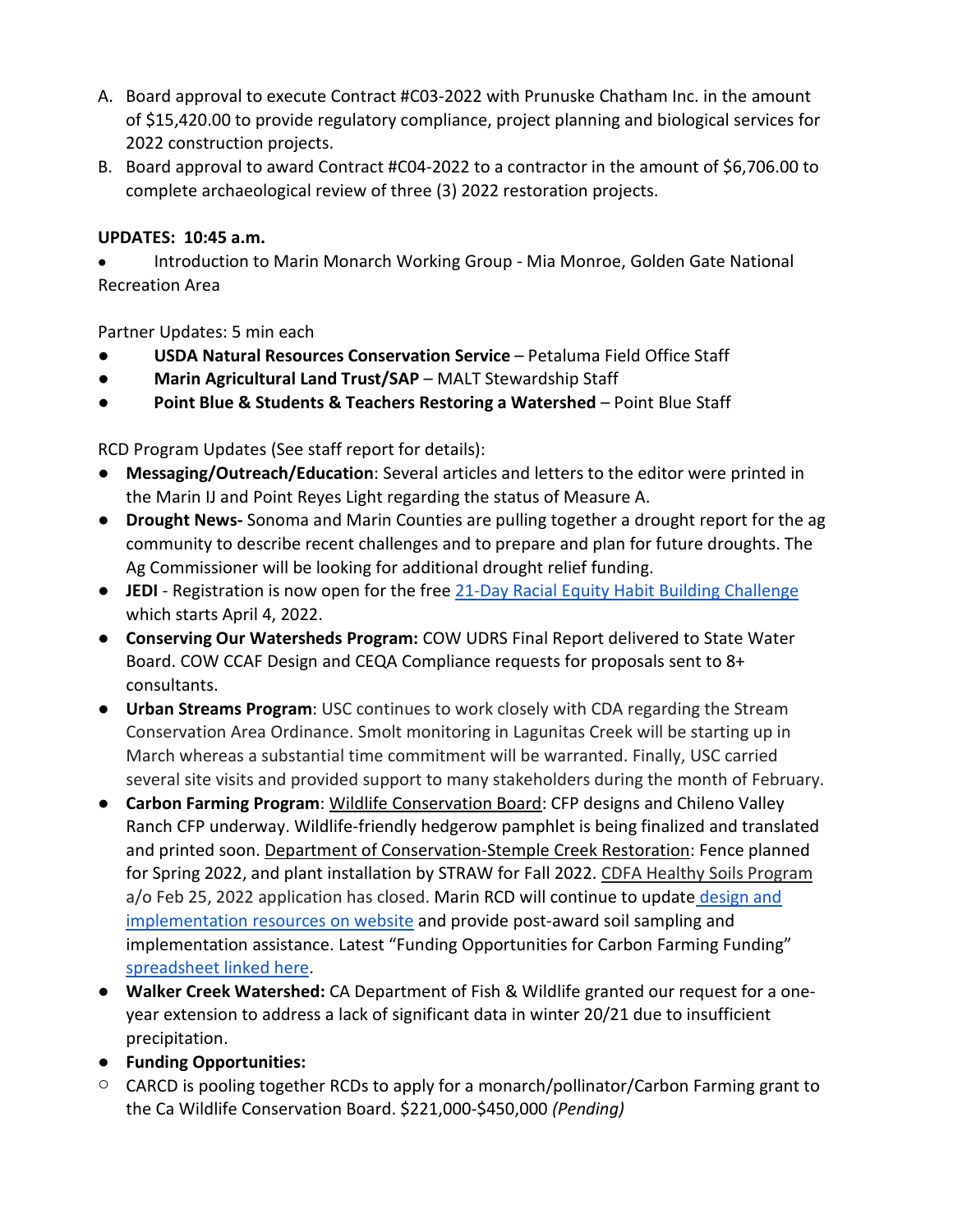- o Measure A will be on the June ballot. *(Pending)*
- o Foundation proposal was submitted for a GIS and project monitoring technician. \$50,000 *(Pending)*
- **Finance Committee:** The FC reviewed auditor proposals, \$212K COVID relief funding that is provided to the RCD and our RCD health insurance allocation.
- **District:** The Public Records Act request information has been compiled and provided to County Counsel for review and submission.
- **New landowners/stewards assisted:** Urban: 14 assisted with information, 3 site visits for private property owners living along streams and the County's Flood Control District, 7 total educated. Agriculture: 3 land managers assisted with funding applications, 2 with technical assistance, 1 with educational resources. Carbon Farming: 2 land managers helped with technical assistance, 4 with Outreach and Education, 3 with Carbon Farm Plan interest, and 5 with funding.
- 6**.** ANNOUNCEMENTS & CORRESPONDENCE
- Board of Sups/State Water Resources Board letter in support of Marin RCD's allocation in Measure A.

# 7. PUBLIC COMMENT

Public comment for any matter not listed on this agenda, provided that no Board action is to be taken. All statements that require a response will be referred to staff to be placed on the next agenda.

# 8. MEETING ADJOURNED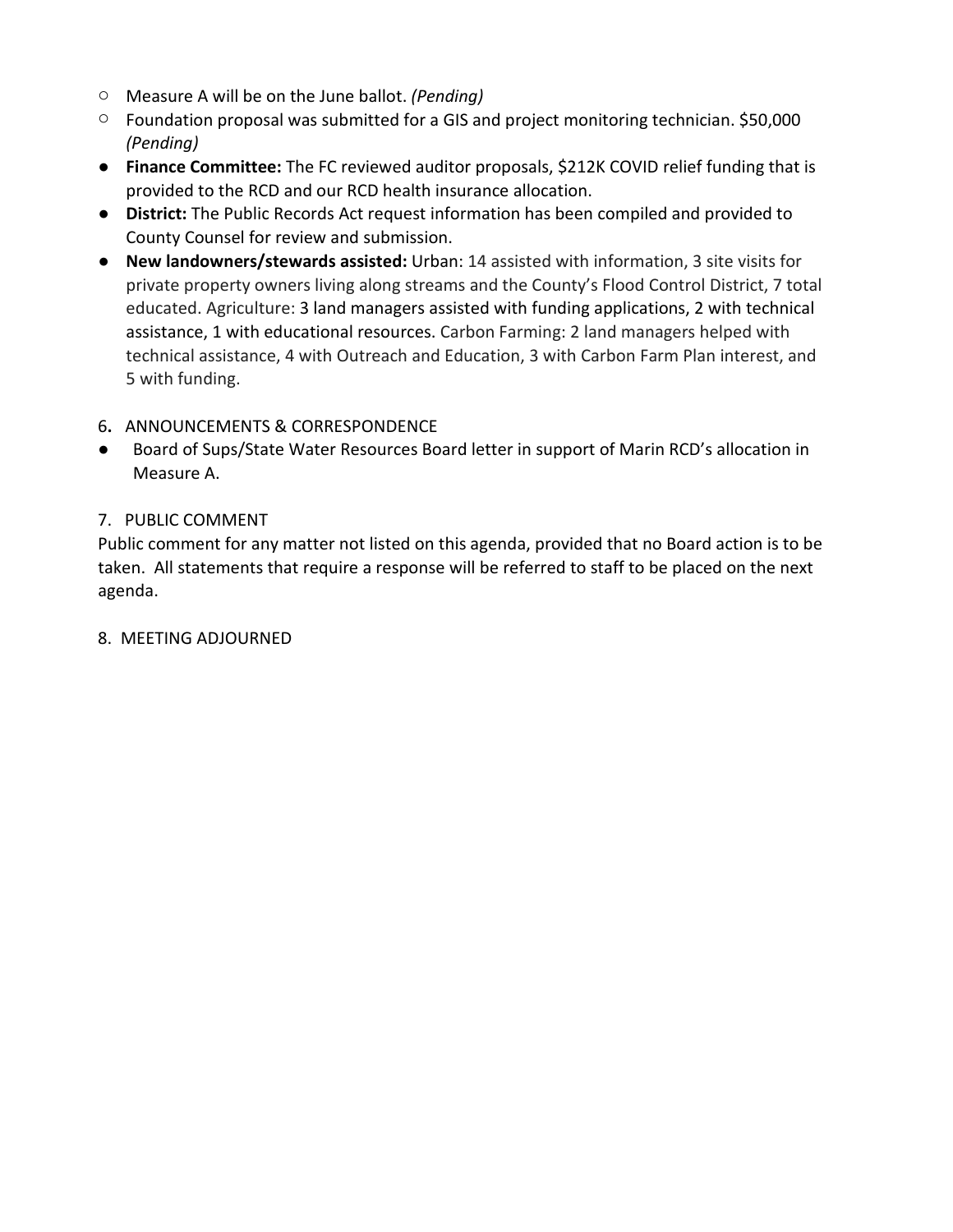



#### **MINUTES**

# DATE: **Wednesday, January 12th, 2021** PLACE: **Marin RCD Office, 80 4th Street, Suite 202, Point Reyes Station, CA 94956**

1. **A regularly scheduled meeting was called to order by Sally Gale, President, at 9:05 a.m.** Roll call of directors: Mike Moretti and Terry Sawyer. Absent: Peter Martinelli and Bob Giacomini. Associate Directors: George Clyde, David Sherwood and Guido Frosini Staff: Nancy Scolari, Sarah Phillips, Darrylin Mollath, Michelle Katuna, Emilie Winfield, and Simone Albuquerque. Additional Attendees: Eric Rubenstahl (MALT), Scott Dunbar (MALT), Tristen Brenner (MALT), Isaiah Thalmayer (Point Blue), Jennifer Carlin (MALT Board), Rich Holland (Marin Horse Council), Bob McGee (MALT Board-Chairman), Taj Hittenberger (PBCS), Chris Howington (NRCS), Jessie Ditmore (STRAW),) and Bill Carney (Sustainable San Rafael).

### **INFORMATIONAL ITEMS:**

- 2. **Marin Agricultural Land Trust Update –** Jennifer Carlin and Bob McGee share MALT's forecast for 2022 during the transition phase of changing CEO's. Presently, Jennifer Carlin is serving as the acting CEO while a search for the new CEO is conducted. She emphasizes MALT's value on their indispensable relationships, which include the Marin RCD and the community of Marin. MALT's core Mission is to preserve agricultural land for agriculture use by way of supporting easements.
- 3. **Inoculant-Support Restoration: A New Practice with Promising Results** Isaiah Thalmayer shared that Point Blue conducted a field experiment at 3 restoration sites in Sonoma County comparing local and heat-adapted whole soil inocula on 4 native plant species. Results after 2 years of growth indicate the heat adapted inoculum increased plant survival, acorn germination, and mycorrhizal colonization of root tips for coast live oak and arroyo willow. This new practice could help increase plant survival in the face of climate change and increasingly frequent and severe droughts.

### **ACTION ITEMS:**

- 4. DISTRICT, MINUTES, FINANCIALS:
	- A. Board approval of regular meeting minutes. MOTION: Mike; SECOND: Terry; AYES: Unanimous; NOES: None; ABSTENSIONS: None to approve the minutes.
	- B. Board approval of RCD Financial Report and bills to be paid. MOTION: Terry; SECOND: Mike; AYES: Unanimous; NOES: None; ABSTENTIONS: None, to approve the RCD financial report and bills to be paid.
	- C. Board approval of Resolution 01-2021 of the Board of Directors of the Marin RCD proclaiming a local emergency persists, re-ratifying the proclamation of a state of emergency by Executive Order N-29- 20, issued by Governor Newsom on March 17, 2020, and re-authorizing remote teleconference meetings of the legislative bodies of Marin RCD for the period of January 12, 2022 to February 12, 2022 pursuant to Brown Act provisions.

MOTION: Terry; SECOND: Mike; AYES: Unanimous; NOES: None; ABSTENTIONS: None, to approve Resolution 10-2021 of the Board of Directors of the Marin RCD proclaiming a local emergency persists, re-ratifying the proclamation of a state of emergency by Executive Order N-29-20, issued by Governor Newsom on March 17, 2020, and re-authorizing remote teleconference meetings of the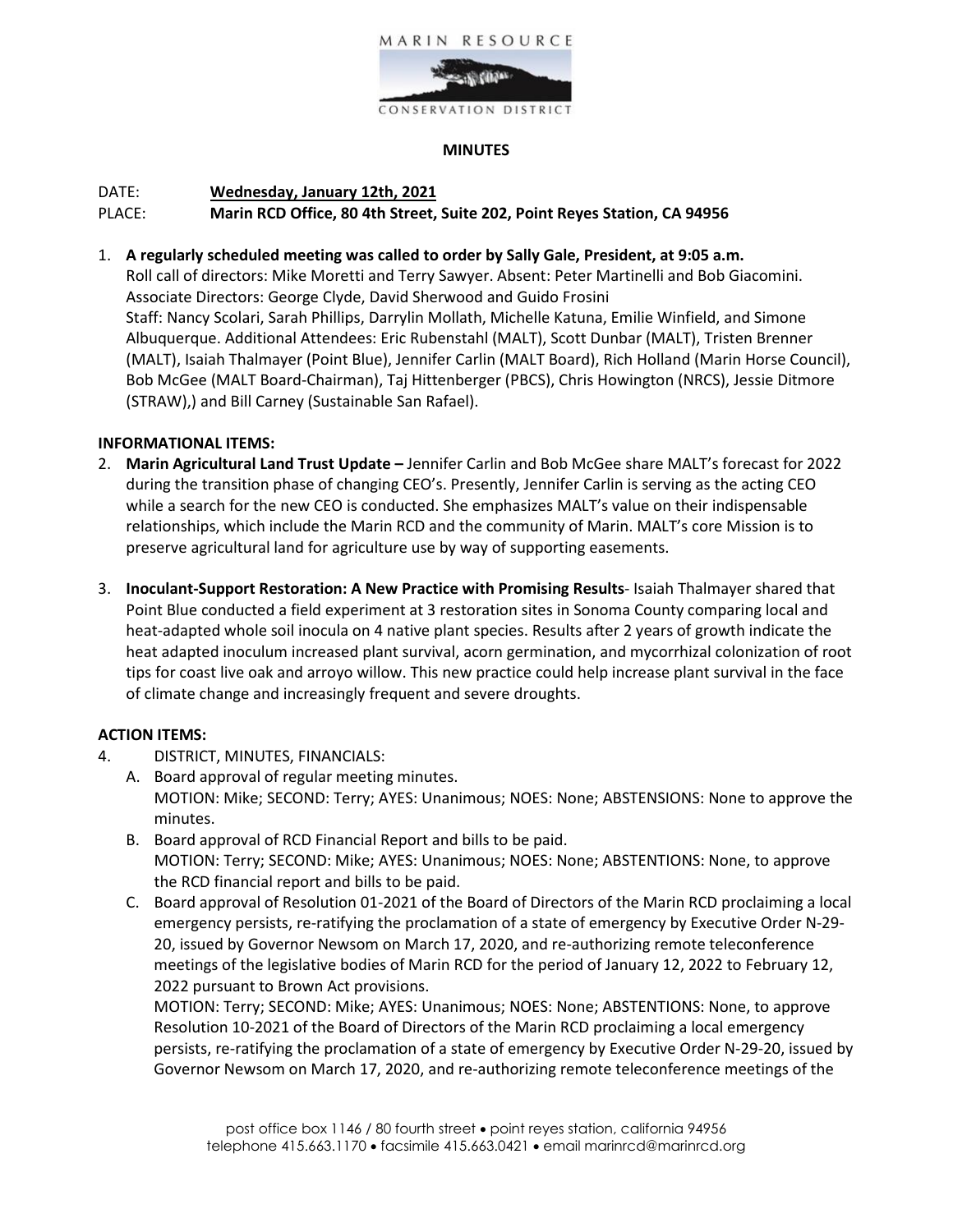legislative bodies of Marin RCD for the period of January 12, 2022 to February 12, 2022 pursuant to Brown Act provisions.

- D. Board approval of Resolution 02-2022 of the Board of Directors of the Marin RCD approving \$1M in grant funding from the CA State Coastal Conservancy for the Marin Carbon Farming Projects. MOTION: Mike; SECOND: Terry; AYES: Unanimous; NOES: None; ABSTENTIONS: None, to approve Resolution 02-2022 of the Board of Directors of the Marin RCD approving \$1M in grant funding from the CA State Coastal Conservancy for the Marin Carbon Farming Projects.
- 5. CONSERVING OUR WATERSHEDS (COW):
	- A. Board approval of Contract #C01-2022 for \$9,025.00 with Erica Mikesh to create designs for the COW CCAF McIsaac Ranch and Dickson Ranch projects. MOTION: Mike; SECOND: Terry; AYES: Unanimous; NOES: None; ABSTENTIONS: None, to approve Contract #C01-2022 for \$9,025.00 with Erica Mikesh to create designs for the COW CCAF McIsaac Ranch and Dickson Ranch projects..
- 6. MARIN COASTAL PERMIT COORDINATION (PCP):
	- A. Board approval of Contract #C02-2022 for \$7,395.00 with Prunuske Chatham Inc. to complete a Marin Coastal Permit Coordination Program Addendum that will synchronize the PCP with state categorical exemption requirements.

MOTION: Terry; SECOND: Mike; AYES: Unanimous; NOES: None; ABSTENSIONS: None to approve Contract #C02-2022 for \$7,395.00 with Prunuske Chatham Inc. to complete a Marin Coastal Permit Coordination Program Addendum that will synchronize the PCP with state categorical exemption requirements.

### **INFORMATIONAL ITEMS**

7. UPDATES AND PRESENTATIONS:

Partner Updates:

- **USDA Natural Resources Conservation Service**  Chris Howington shares with the Board that NRCS has a new Cover Crop Initiative. It is a trial run program hoping to increase the use of covers crops here in California. The deadline for applications is January 18<sup>th</sup>. He also mentions the general EQIP batching period deadline is February 23rd.
- **Marin Agricultural Land Trust/SAP** –Eric Rubenstahl states that MALT has finished up monitoring all 90 easements and all went well. Scott Dunbar, from MALT, adds that MALT has approved almost half of the SAP Budget for this fiscal year. In regards to the DRAWS program \$490,000 has been utilized, capping out the \$500,000 that had been allotted for the program. He mentions that 29 of the 40 projects have received reimbursement for completing their projects.
- **Point Blue & Students & Teachers Restoring a Watershed** Taj Hittenberger explains that his position, that was partially with STRAW and partially with NRCS, has changed. He is presently fully employed with Point Blue Conservation Science as the new Fire Stewardship Ecologist. In this position Taj will plan and conduct prescribed burns along with providing educational and outreach materials. Jesse Ditmore shares that STRAW has on boarded 5 new technicians in December. They are excited to be out working with students again on the Collis Ranch harvesting and planting willows. Although, they are still experiencing many class cancelations or rescheduling due to the COVID variant complications.

RCD Program Updates (See staff report for details):

• **Messaging/Outreach/Education**: Some media highlights over the last month. *Thank you to George Clyde* for creating and circulating the press release and doing the hard work of communicating with reporters and highlighting the role of the RCD.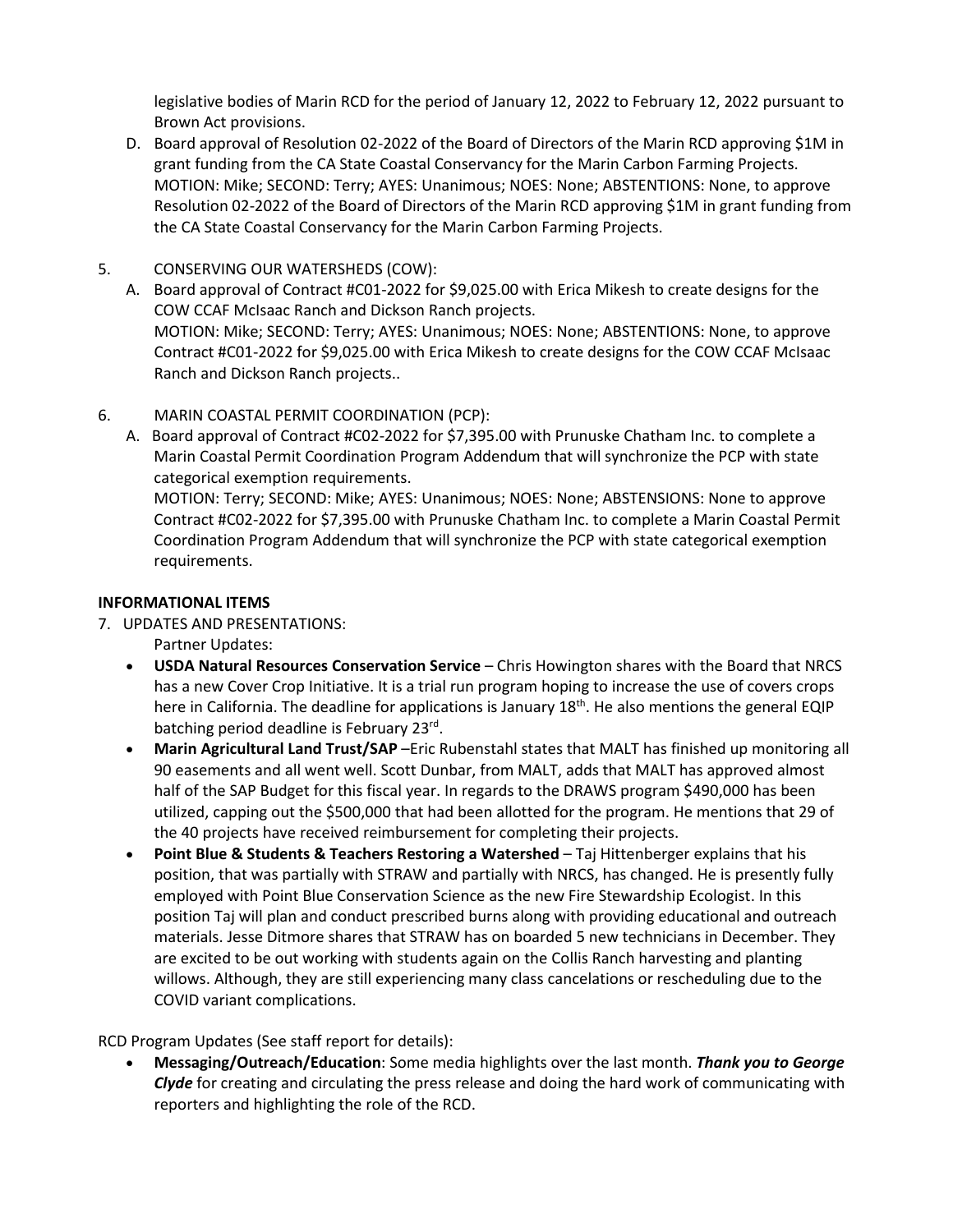- $\circ$  "County Lands \$1M grant to boost carbon farming" Will Houston, Marin IJ
- o "New funds will expand Marin carbon farming" Ike Allen, PR Light
- o "County allocates \$4M toward climate projects" Richard Halstead, Marin IJ
- $\circ$  "Marin Supervisors rebuff proposal to cut future Measure A funding for Agriculture" Richard Halstead, Marin IJ
- o "Marin County will implement carbon farming" Jeffrey Schaub, KCBS
- **Drought News-** A time for updates from all attendees. Ag Commissioner has distributed payments for drought losses to ag producers.
- **JEDI**  39 RCD staff and Board members received training from the Federated Indians of Graton Rancheria on Dec 9th. Thank you for the thoughtful engagement! Registration is now open for the fre[e 21-Day Racial Equity Habit Building Challenge](https://foodsolutionsne.org/21-day-racial-equity-habit-building-challenge/?utm_source=Food+Solutions+New+England+Mailing+List&utm_campaign=07ff9d6a6d-EMAIL_CAMPAIGN_3_20_2019_5_57_COPY_01&utm_medium=email&utm_term=0_462281e2ff-07ff9d6a6d-447779796) which starts April 4, 2022.
- **Conserving Our Watersheds Program:** MRCD Board approved 5 projects for design based on COW CCAF Technical Advisory Committee (TAC) recommendations on 12/8/21. Alternative resources were provided to landowners whose projects were not approved for design at this time. The Water Board grant manager has approved the Bivalve Project not being completed prior to grant termination due to pandemic-caused supply chain delays for equipment delivery.
- **Urban Streams Program**: USC led a salmon spawning tour for partners working on the CLAM project as well as met with an engineer on site to review the existing topographic conditions. USC provided assistance to several streamside landowners and stakeholders with information and resources. USC attended the Planning Commission hearing in December where they approved the SCA-O upon minimal clarifications. Sarah continues to hold conversations with the Trust for Public Land to brainstorm workshop ideas and ways to involve the community in fun stewardship activities at the former golf course (San Geronimo Commons) for the early months in 2022. Finally, Sarah continues to support Marin Water's salmonid monitoring efforts in the Lagunitas Creek watershed.
- **Carbon Farming Program**: 20 Carbon Farm Plan holders were contacted to ask for Measure A letters of support addressed to the Marin BOS and/or presence at the Jan 25th BOS Meeting. Wildlife Conservation Board: CFP designs will be worked on from now through 2022. Torliatt design being finalized, Mahrt started, Toluma visited with STRAW and FIGR. Chileno Valley Ranch CFP underway. Educational materials: wildlife-friendly hedgerow pamphlet is being finalized and translated and printed soon. Department of Conservation-Stemple Creek Restoration: Fence planned for Spring 2022, and plant installation by STRAW for Fall 2022. **CDFA Healthy Soils Program 21/2022 is open through Feb 25th or until funds run out!** Marin RCD has helped 12 producers. Call 415-787-7740 or email [michelle@marinrcd.org](mailto:michelle@marinrcd.org) if you need last-minute assistance. Application details on CDFA's [webpage](https://www.cdfa.ca.gov/oefi/healthysoils/IncentivesProgram.html) an[d MRCD's webpage](https://www.marinrcd.org/programs/cdfa-healthy-soils/) (both linked).
- **Walker Creek Watershed:** Currently waiting for grant extension request to be granted.
- **Funding Opportunities:**
	- $\circ$  CARCD is pooling together RCDs to apply for a monarch/pollinator/Carbon Farming grant to the Ca Wildlife Conservation Board.
	- $\circ$  Measure A is being considered for renewal and is being redrafted. Nancy submitted a letter to the Marin County Board of Supervisors requesting the RCD receive an increase from \$130,000 to \$500,000 per year. Tara is working on a watershed map to show past Measure A projects completed. The schedule moving forward is as follows:
		- January 20, 2022: Parks and Open Space Commission considers recommending Measure A Expenditure Plan to the Board of Supervisors
		- January 25, 2022: Board of Supervisors conducts first hearing on Measure A ordinance, sales tax, and expenditure plan
		- February 1, 2022: Board of Supervisors conducts final reading, and if approved, signed resolution is sent to elections office